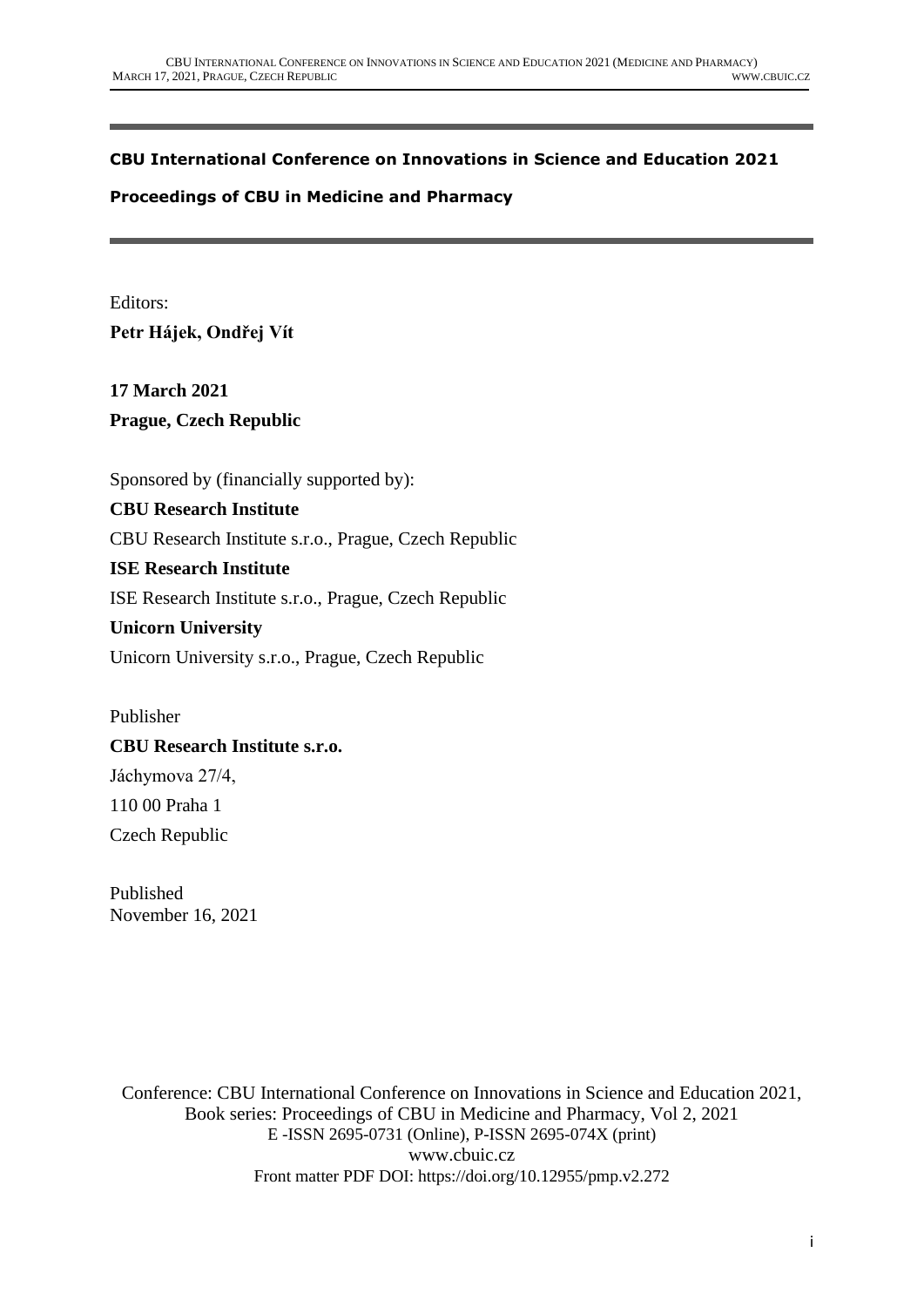## **Front matter content**

### <span id="page-1-0"></span>**Citation guidelines**

As this is a serial book published annually, it has both ISSN and ISBN. ISSN links to the whole series of proceedings based on CBU International Conferences, while ISBN links to this specific issue in 2021. Each article also has its own unique permanent DOI link (number) located on the first article page. A digital object identifier (DOI) is a unique alphanumeric string to identify content and provide a persistent link to its location on the internet. All DOI numbers begin with a 10 and contain a prefix and a suffix separated by a slash. The prefix is the number of four or more digits assigned to organizations; the publisher assigns the suffix. DOI should be cited in the form of a full HTTPS link that includes http://dx.doi.org/. All articles were peer-reviewed.

### **Please use the following format to cite online articles (APA citation format):**

**Author, A. (2021). TITLE OF PAPER.** *Proceedings of CBU in Medicine and Pharmacy, 2, pp-pp. https://doi.org/10.12955/xxxx (update the XXXX DOI number to match the article)*

ISBN 978-80-908061-8-4 (Online) ISBN 978-80-908061-9-1 (Print).

International Conference Website www.cbuic.cz (www.iseic.cz)

Publication of records for individual papers is online at ojs.cbuic.cz. This website is used to distribute the articles into various databases. For citing online articles, please use E-ISSN (Online ISSN) or preferably DOI. Previous volumes of this conference proceedings are archived at www.journals.cz (Volumes 2013 – 2019 were published with online ISSN 1805-9961). Since 2020 the conference proceedings are published separately for each section while the new ISSNs are registered with the ISSN agency as direct followers of the old ISSN.

### <span id="page-1-1"></span>**Copyright information**

Authors retain copyright and grant the journal right of first publication with the work simultaneously licensed under a Creative Commons Attribution License 4.0 (CC BY 4.0) that allows others to share the work with an acknowledgment of the work's authorship and initial publication in this journal.

Authors can enter into separate, additional contractual arrangements for the non-exclusive distribution of the journal's published version of the work (e.g., post it to an institutional repository or publish it in a book), with an acknowledgment of its initial publication in this journal.

Authors are permitted and encouraged to post their work online (e.g., in institutional repositories or on their website) before and during the submission process, as it can lead to productive exchanges and earlier and greater citation of published work.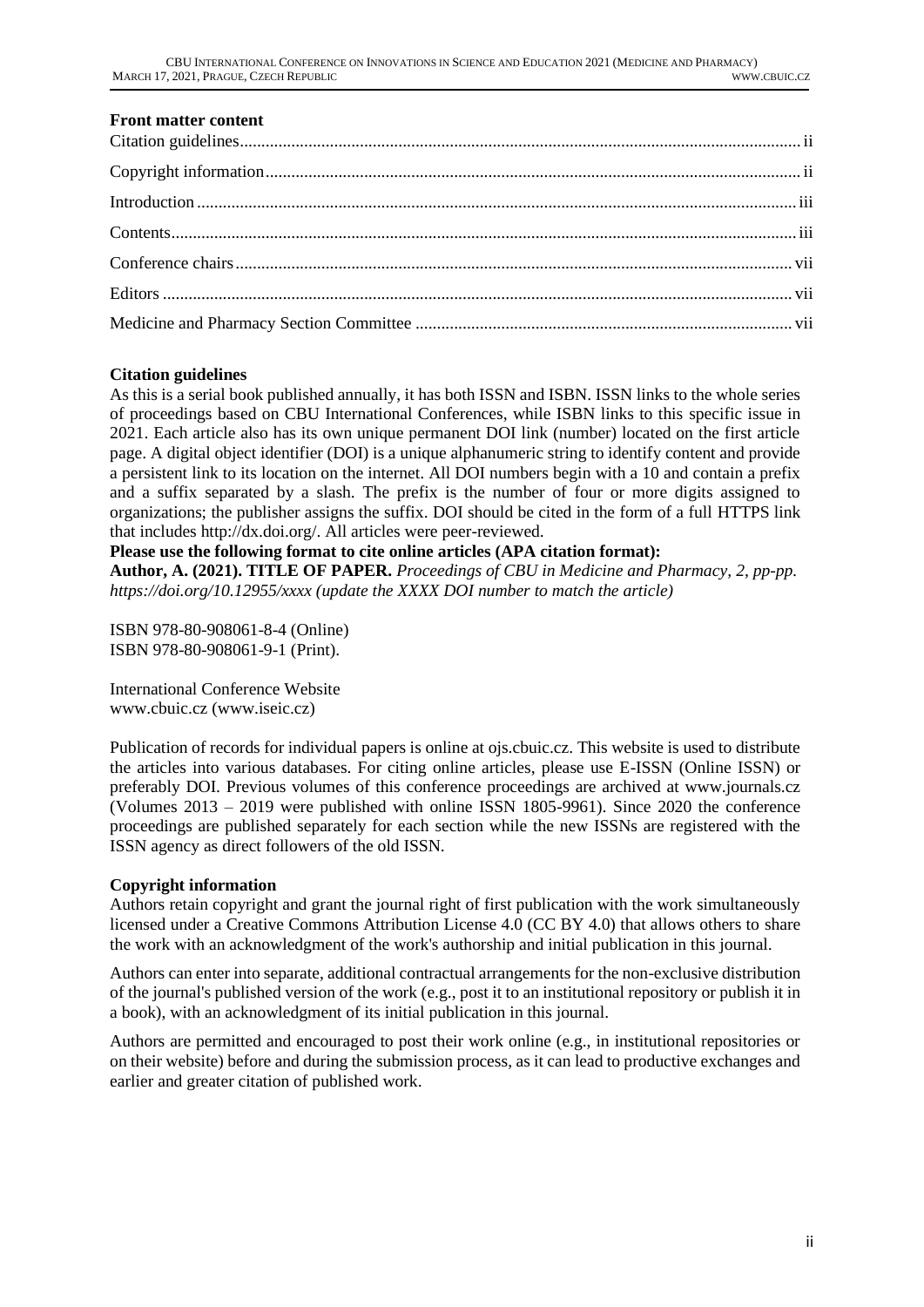## <span id="page-2-0"></span>**Introduction**

<span id="page-2-1"></span>We had the great honor of organizing the CBU International Conference on Innovations in Science and Education 2021 in Prague, Czech Republic. The event was affected by the coronavirus pandemic as every other aspect of life since 2020 worldwide. Since 2013 the conference became an important international event in a cross-industry discussion about innovations in Education and Science.

CBUIC 2021 was organized by the CBU Research Institute, Unicorn University, and ISE Research Institute, all three located in Prague, Czech Republic. The CBU Research Institute published the proceedings.

Three cooperating organizations supported this conference. The participation was lower due to the coronavirus pandemic.

As every year, the purpose of CBUIC 2021 was to provide a forum for the participants to report and review innovative ideas with up-to-date progress and developments, discuss novel approaches to the application in their research areas and discuss challenges of doing science and education.

We sincerely hope that exchanging ideas on doing research, science, and improving education will help the participants, and international cooperation sharing the common interest will be enhanced.

On behalf of the Organization Committee of CBUIC 2021, we would like to heartily thank our cooperating organizations for all they have done for the conference. We would also like to thank the authors for their contribution to the proceedings; the participants and friends of CBUIC 2021, for their interest and efforts in helping us to make the conference possible; and the Editorial boards for their effective work and valuable advice, especially the CBUIC 2021 secretariat and the CBU RI staff, for their tireless efforts and outstanding services in preparing the conference and publishing the Proceedings.

*Petr Hájek, CBU Research Institute, Unicorn University David Hartman, Unicorn University* Conference chairs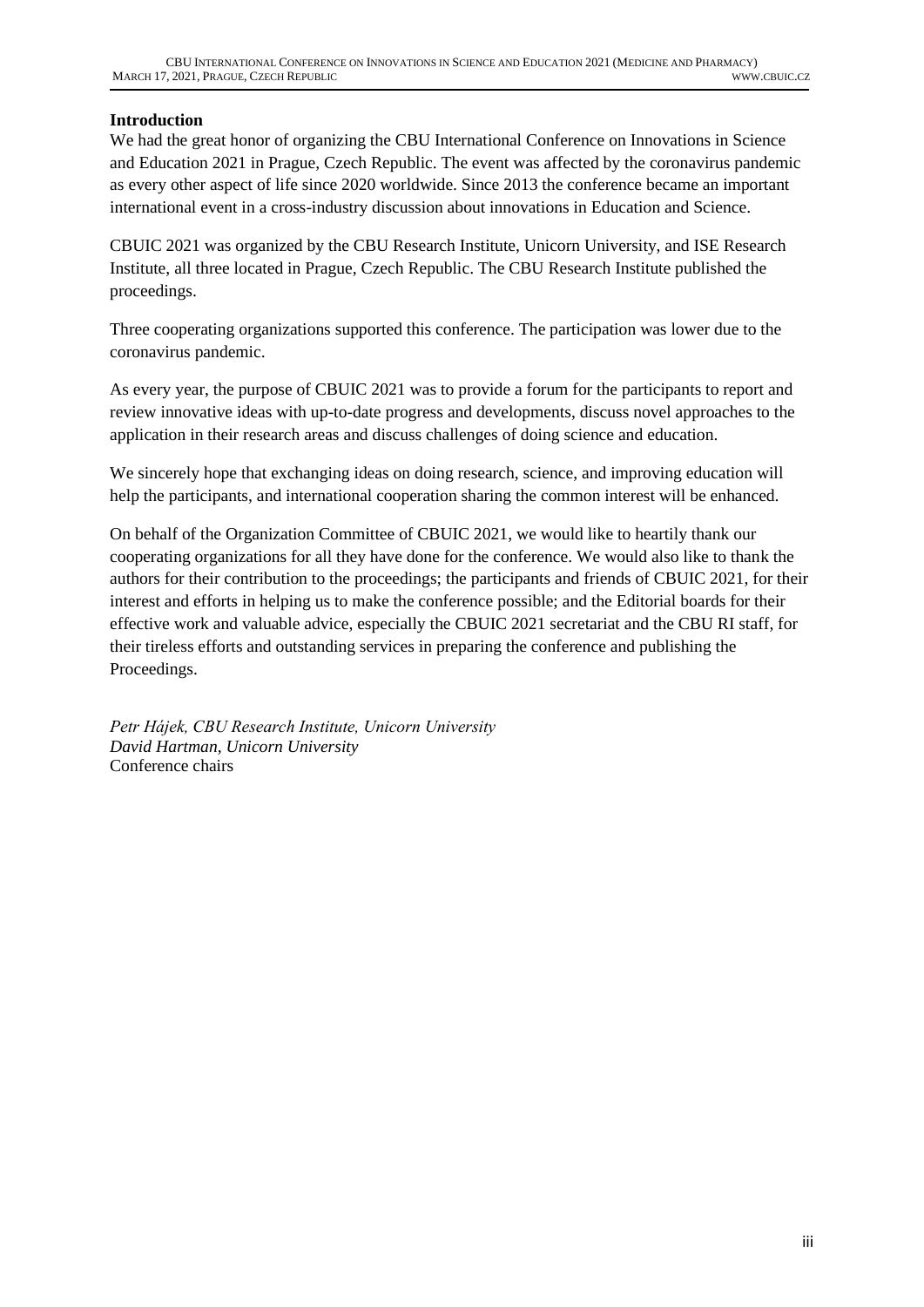#### **Contents**

| Authors                                                                                           | Title                                                                                                                                                                                                   | <b>DOI</b>          | Pages     |
|---------------------------------------------------------------------------------------------------|---------------------------------------------------------------------------------------------------------------------------------------------------------------------------------------------------------|---------------------|-----------|
| Albena Andonova, Mima<br>Nikolova, Silviya<br>Kyuchukova, Koni<br>Ivanova                         | DIFFICULTIES ENCOUNTERED BY NURSE<br>STUDENTS WHEN WORKING WITH<br><b>ELDERLY PEOPLE</b>                                                                                                                | 10.12955/pmp.v2.161 | $1 - 4$   |
| Albena Andonova,<br>Deyana Todorova                                                               | TELEMEDICINE - A PREDICTOR FOR<br><b>OVERCOMING THE BARRIER IN THE</b><br>PROCESS OF TREATMENT OF ELDERLY<br><b>PEOPLE</b>                                                                              | 10.12955/pmp.v2.162 | $5 - 8$   |
| Nicoleta Blebea, Gabriela<br>Mitea                                                                | THERAPEUTIC MANAGEMENT OF<br>PATIENTS INFECTED WITH SARS-CoV-2<br><b>VIRUS - A REVIEW</b>                                                                                                               | 10.12955/pmp.v2.163 | $9 - 16$  |
| Daniela Konstantinova<br>Draganova, Nikolina<br>Stancheva Angelova-<br>Barbolova                  | WILLINGNESS OF PROFESSIONALS<br>WORKING IN SPECIALIZED HOSPITALS<br>AND SOCIAL SERVICES TO WORK WITH<br>PATIENTS AND CONSUMERS SUFFERING<br>FROM MENTAL ILLNESSES                                       | 10.12955/pmp.v2.164 | $17 - 20$ |
| Marta Garazdiuk, Viktor<br>Bachynskyi, Olena<br>Nechytailo, Oleksandr<br>Garazdiuk                | TO DEVELOP FORENSIC CRITERIA FOR<br>THE DIFFERENTIAL DIAGNOSIS OF<br><b>INTRACEREBRAL HEMORRHAGE OF</b><br>TRAUMATIC AND NON-TRAUMATIC<br>ORIGIN USING MUELLER-MATRIX<br>MICROSCOPY OF LINEAR DICHROISM | 10.12955/pmp.v2.165 | $21 - 24$ |
| Despina Georgieva, Greta<br>Koleva, Irinka Hristova                                               | ORGANIZATION AND HOLDING OF<br>HOSPITAL THERAPEUTIC NUTRITION IN<br>HOSPITALS FOR ACTIVE TREATMENT IN<br><b>RUSE'S TERRITORY</b>                                                                        | 10.12955/pmp.v2.166 | $25 - 29$ |
| Vanya B. Georgieva,<br>Tsvetelina V. Markova                                                      | PARANEOPLASTIC ECZEMA AS AN<br><b>INITIAL MANIFESTATION OF A RENAL</b><br><b>CELL CARCINOMA</b>                                                                                                         | 10.12955/pmp.v2.167 | $30 - 32$ |
| Olexandr Harazdiuk, Ihor<br>Ivaskevich, Oleh<br>Vanchuliak, Yuliia<br>Sarkisova                   | FORENSIC MEDICAL CRITERIA OF<br>DIFFERENTIAL DIAGNOSIS OF ALCOHOL<br>AND CARBON MONOXIDE POISONING BY<br>USING AZIMUTHAL-INVARIANT<br>POLARIZATION MUELLER-MATRIX<br><b>MICROSCOPY</b>                  | 10.12955/pmp.v2.168 | $33 - 40$ |
| Olexandr Harazdiuk,<br>Nataliia Kozan, Viktor<br>Kryvetskyi, Oleksandr<br>Dunaiev                 | SPECTROPHOTOPOLARIMETRY AS A<br>METHOD FOR DETERMINING THE TIME<br>DYNAMICS OF CHANGES IN THE<br>MORPHOLOGICAL STRUCTURE OF<br>MUSCLE TISSUE                                                            | 10.12955/pmp.v2.169 | $41 - 46$ |
| Irinka Hristova, Greta<br>Koleva, Despina<br>Georgieva                                            | THE STUDENT NURSES' SKILL OF<br><b>MANAGING THEIR TIME</b>                                                                                                                                              | 10.12955/pmp.v2.171 | $47 - 52$ |
| Teodor-Stefan Ionescu,<br>Marius Dan, Dragos<br>Cobzariu, Stelian<br>Baraitareanu, Doina<br>Danes | THE IMMUNE RESPONSE AGAINST<br>RABIES VIRUS AMONG CANINE DONORS<br>IN A ROMANIAN BLOOD BANK                                                                                                             | 10.12955/pmp.v2.172 | $53 - 59$ |
| Yanka Karamalakova,<br>Iliana Koleva, Tzvetelin<br>Georgiev, Muhammad<br>Akram, Galina Nikolova   | PROTECTIVE ACTIVITY OF LEMNA<br>MINOR L. IN CHRONIC BLEOMYCIN-<br>INDUCED LUNG INFLAMMATION                                                                                                             | 10.12955/pmp.v2.173 | $60 - 65$ |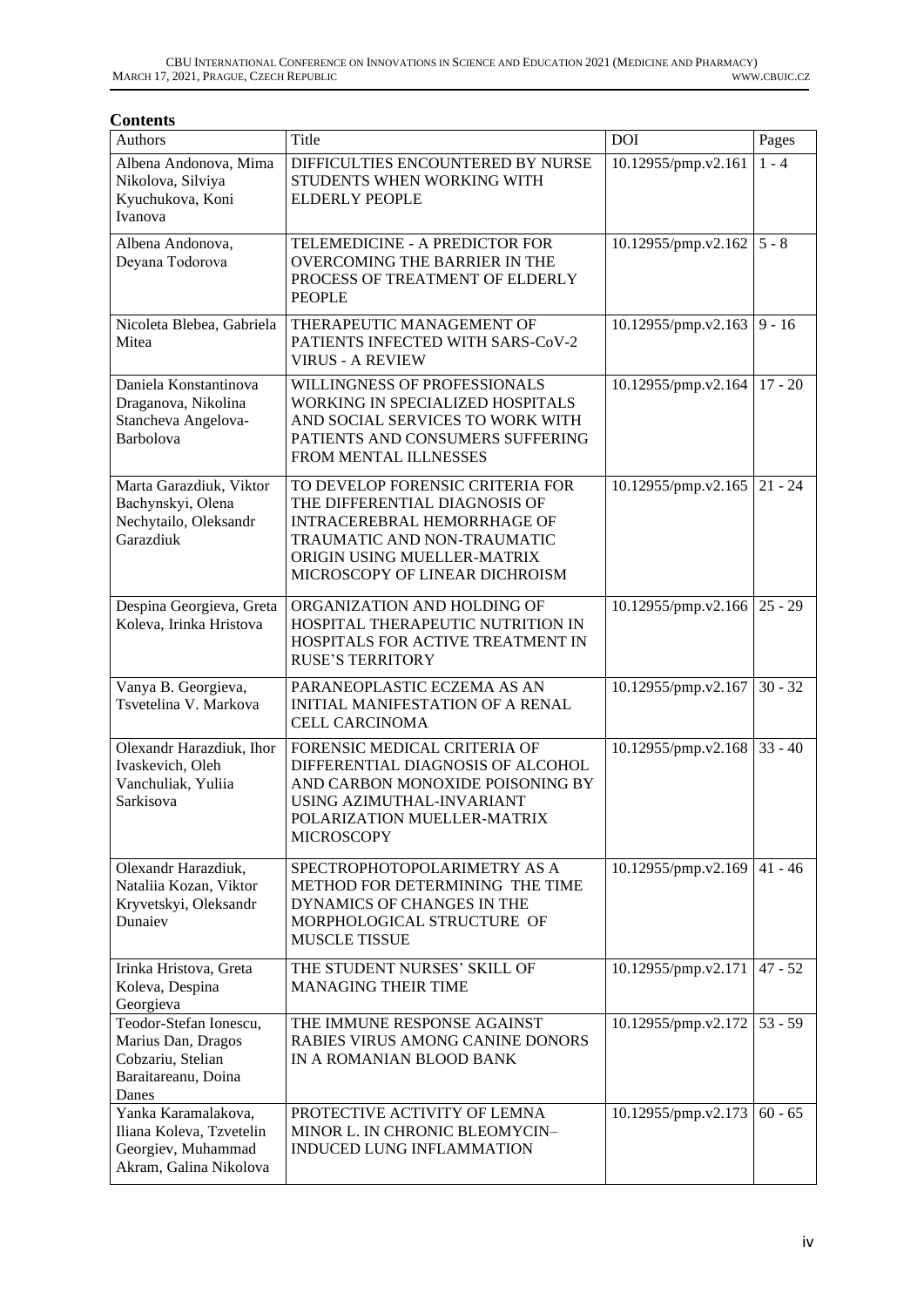| Greta Koleva, Despina<br>Georgieva, Irinka<br>Hristova                                                                                                                                 | DETERMINATION OF THE NUMBER OF<br>NURSES FOR HOSPITAL AID IN THE<br>REPUBLIC OF BULGARIA                                                                                   | 10.12955/pmp.v2.174            | $66 - 69$      |
|----------------------------------------------------------------------------------------------------------------------------------------------------------------------------------------|----------------------------------------------------------------------------------------------------------------------------------------------------------------------------|--------------------------------|----------------|
| Iliana Koleva-Korkelia                                                                                                                                                                 | MATERNAL LEUKOCYTOSIS AS<br>DIAGNOSTIC MARKERS IN<br>SPONTANEOUSLY DECLARED PRETERM<br><b>BIRTH</b>                                                                        | 10.12955/pmp.v2.175            | $70 - 74$      |
| Iliana Koleva-Korkelia,<br>Yanka Karamalakova,<br>Galina Nikolova                                                                                                                      | AZADIRACHTA INDICA OIL AS<br>PROTECTOR OF CHRONIC OCHRATOXIN-<br><b>INDUCED NEPHROTOXICITY</b>                                                                             | $10.12955$ /pmp.v2.176 75 - 79 |                |
| Iliana Koleva-Korkelia,<br>Yanka Karamalakova                                                                                                                                          | <b>C-REACTIVE PROTEIN LEVELS -</b><br><b>INDICATOR FOR PROGNOSIS OF</b><br>SPONTANEOUS PRETERM BIRTH IN<br><b>BULGARIAN WOMEN</b>                                          | 10.12955/pmp.v2.177            | $80 - 86$      |
| Nikoleta Leventi,<br>Alexandrina<br>Vodenitcharova, Kristina<br>Popova, Kremena<br>Ivanova, Svetlin<br>Georgiev, Antoniya<br>Yanakieva                                                 | STUDENTS' VIEWS ON THE ROLE OF<br>ETHICS EDUCATION FOR THEIR FUTURE<br><b>MEDICAL PRACTICE</b>                                                                             | 10.12955/pmp.v2.178            | $87 - 91$      |
| Emilio Mateev, Iva<br>Valkova, Diana<br>Tzankova, Maya<br>Georgieva, Alexander<br>Zlatkov                                                                                              | OPTIMIZING MOLECULAR DOCKING<br>PROTOCOLS OF PYRROLE CONTAINING<br><b>MAO-B INHIBITORS THROUGH</b><br><b>CORRELATION COEFFICIENTS</b>                                      | 10.12955/pmp.v2.179            | $92 - 98$      |
| Linda Matisāne, Linda<br>Paegle, Ivars Vanadziņš,<br>Asnate Anna Linde,<br>Sarmīte Rozentāle, Ieva<br>Grīntāle, Iveta Mietule,<br>Jeļena Lonska, Lienīte<br>Litavniece, Iluta Arbidāne | ANALYSIS OF DIFFERENT PREVENTIVE<br>MEASURES TO IMPROVE HOME OFFICE<br><b>ERGONOMICS - RESULTS FROM A STUDY</b><br>ON THE FIRST WAVE OF THE COVID-19<br>PANDEMIC IN LATVIA | 10.12955/pmp.v2.181            | $99 - 106$     |
| Mima Nikolova, Silviya<br>Kyuchukova, Albena<br>Andonova                                                                                                                               | JUSTIFYING THE NEED FOR IMPROVED<br>HEALTH EDUCATION OF OBESE ADULT<br>PATIENTS IN BULGARIA                                                                                | 10.12955/pmp.v2.182            | $107 -$<br>110 |
| Monika Obreykova,<br>Galina Terzieva                                                                                                                                                   | NURSING STUDENTS' VIEWS ON<br>WORKING WITH CHILDREN WITH<br><b>DISABILITIES</b>                                                                                            | 10.12955/pmp.v2.183            | $111 -$<br>116 |
| Monika Obreykova                                                                                                                                                                       | ASSESSMENT OF THE COMMUNICATIVE<br>ABILITIES OF STUDENTS IN MEDICAL<br>SPECIALTIES DURING THE ONLINE<br><b>TRAINING PERIOD</b>                                             | 10.12955/pmp.v2.184            | $117 -$<br>122 |
| Marina Ruxandra Otelea,<br>Elena Juganaru, Ana<br>Maria Balan, Bogdan<br>Viorel Vilceleanu, Elena<br>Merlusca, Agripina Rascu                                                          | THE EXPERIENCE OF A NEWLY<br><b>IMPLEMENTED ONLINE LEARNING</b><br>PLATFORM FOR MEDICAL STUDENTS                                                                           | 10.12955/pmp.v2.185            | $123 -$<br>133 |
| Zuzana Pagáčová,<br>Daniela Mináriková                                                                                                                                                 | A QUANTITATIVE ASSESSMENT OF AN<br>INNOVATIVE EDUCATION PROJECT FOR<br>PHARMACY STUDENTS                                                                                   | 10.12955/pmp.v2.186            | $134 -$<br>138 |
| Diana Popova-Dobreva                                                                                                                                                                   | PREVALENCE OF PREMENSTRUAL<br>SYMPTOMS AMONG BULGARIAN WOMEN                                                                                                               | 10.12955/pmp.v2.187            | $139 -$<br>143 |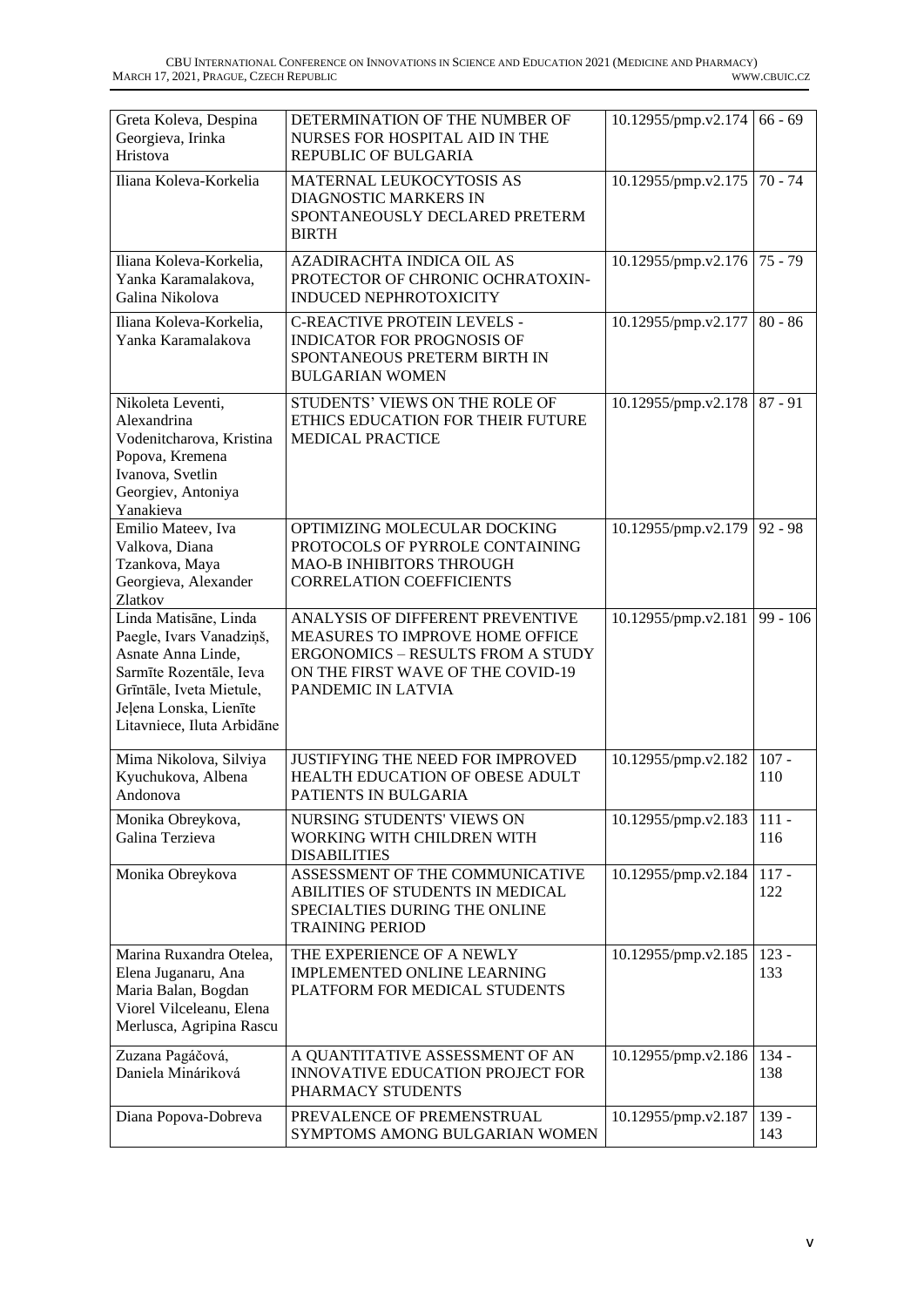| Ivanichka Serbezova,<br>Daniela Lyutakova                                                    | IS ANYBODY KEEPING THE CODE IN<br><b>BULGARIA? A STUDY TO EXPLORE</b><br><b>LOCAL PARENTS' AWARENESS</b><br>REGARDING THE INTERNATIONAL CODE<br>FOR THE MARKETING OF BREAST-MILK<br>SUBSTITUTES. | 10.12955/pmp.v2.188 | $144 -$<br>151 |
|----------------------------------------------------------------------------------------------|--------------------------------------------------------------------------------------------------------------------------------------------------------------------------------------------------|---------------------|----------------|
| Zamira Shabani, Donika<br>Shkoza, Edona Haxhija                                              | LIFE QUALITY OF PATIENTS WITH<br>RHEUMATOID ARTHRITIS ACCORDING<br>TO THE LEVEL OF PAIN                                                                                                          | 10.12955/pmp.v2.189 | $152 -$<br>157 |
| Gražina Šniepienė, Rita<br>Jankauskienė                                                      | ORGANIC PERSONAL CARE COSMETICS:<br><b>BEHAVIOR OF CHOICE AND</b><br><b>CONSUMPTION</b>                                                                                                          | 10.12955/pmp.v2.190 | $158 -$<br>168 |
| Anna Todorova,<br>Antoaneta Tsvetkova,<br>Silvia Mihaylova                                   | eRESEARCH IN THE DEGREE OF<br>ADHERENCE BY ASTHMA PATIENTS - A<br>PILOT STUDY                                                                                                                    | 10.12955/pmp.v2.191 | $168 -$<br>173 |
| Elena Vasileva, Angelina<br>Vlahova, Ilian Hristov,<br>Svetlin Alexandrov,<br>Zlatina Tomova | <b>SURFACE ROUGHNESS OF LITHIUM</b><br><b>DISILICATE PRESS CERAMICS AFTER</b><br>DIFFERENT TYPES OF POLISHING                                                                                    | 10.12955/pmp.v2.192 | $174 -$<br>177 |
| Angelina Vlahova, Stefan<br>Zlatev, Boyan Pavlov,<br>Ivan Chenchev, Viktor<br>Hadzhigaev     | CLINICALLY EVALUATED ACCURACY OF<br>SINGLE GUIDED IMPLANTATIONS WITH<br>TWO DIFFERENT SYSTEMS –<br>PRELIMINARY RESULTS                                                                           | 10.12955/pmp.v2.193 | $178 -$<br>183 |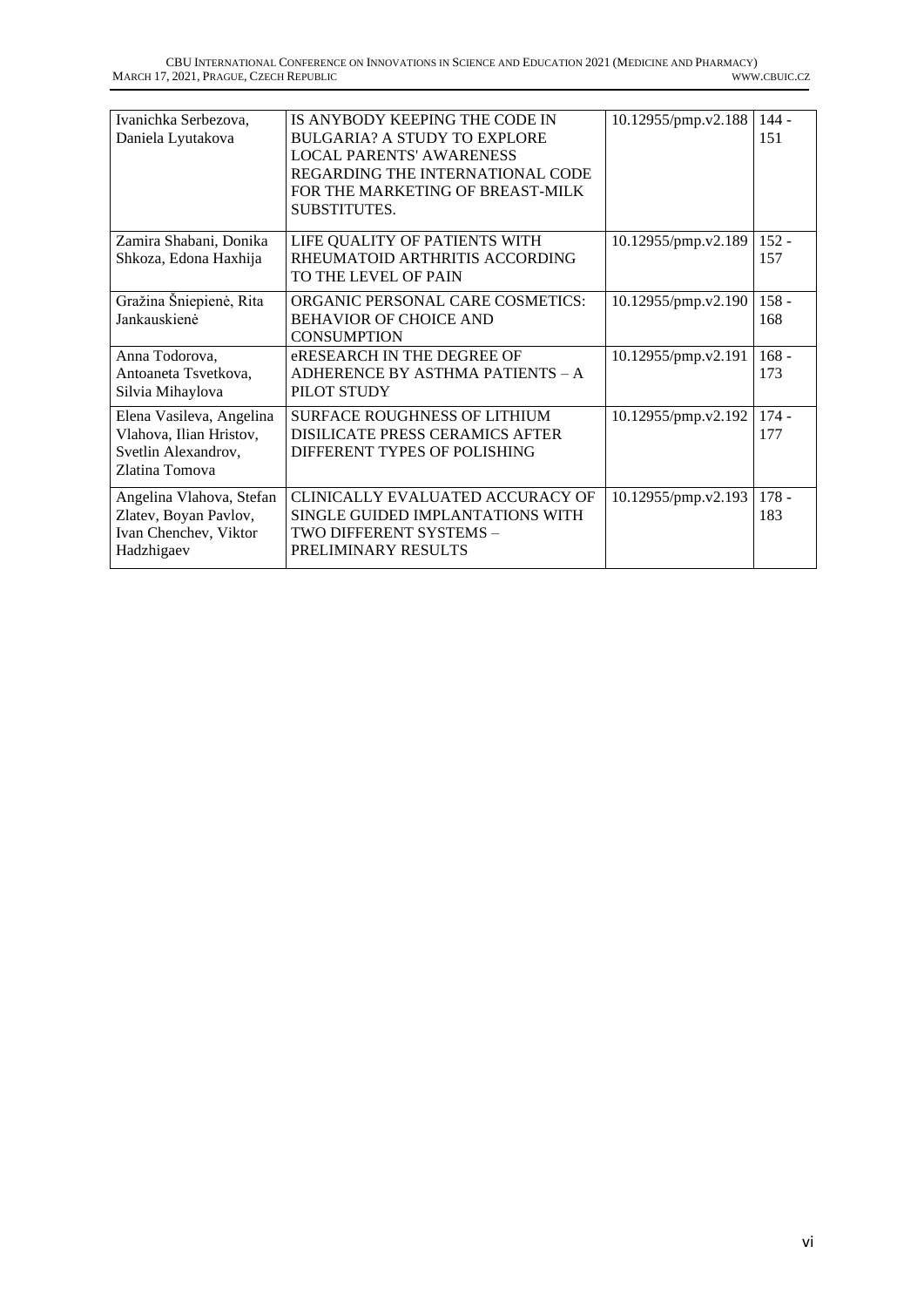## <span id="page-6-0"></span>**Conference chairs**

Petr Hajek, CBU Research Institute, Unicorn University, Prague, Czech Republic David Hartman, Unicorn University, Academy of Sciences of the Czech Republic, Charles University in Prague, Czech Republic

## <span id="page-6-1"></span>**Editors**

Dr. Petr Hajek, Director, CBU Research Institute, Prague, Czech Republic Dr. Ondřej Vít, First Faculty of Medicine, Charles University, Czech Republic

# <span id="page-6-2"></span>**Medicine and Pharmacy Section Committee**

- 1. Fatjona Kamberi, University of Vlore "Ismail Qemali", Vlore, Albania
- 2. Helena Paszeková, First Faculty of Medicine, Charles University, Czech Republic
- 3. Dr. Petra Bašová, First Faculty of Medicine, Charles University, Czech Republic
- 4. Matyáš Krijt, First Faculty of Medicine, Charles University, Czech Republic
- 5. Dr. Ondřej Vít, First Faculty of Medicine, Charles University, Czech Republic
- 6. Olga Součková, First Faculty of Medicine, Charles University, Czech Republic
- 7. Prof. Martin Rusnak, Department of Public Health, Trnava University, Slovakia
- 8. Prof. Igor Jerkovic, Faculty of Chemistry and Technology, University of Split, Croatia
- 9. Dr. Hakan Çelebi, Aksaray University Department of Environmental Engineering, Turkey
- 10. Prof. Naim Deniz Ayaz, Kırıkkale University Faculty of Veterinary Medicine Department of Food Hygiene and Technology, Turkey
- 11. Assoc. Prof. Rostam Jalali, Kermanshah University of Medical Sciences, Iran
- 12. Dr. Valentina Gineviciene, Department of Human and Medical Genetics Faculty of Medicine, Biomedical science institute, Vilnius University, Lithuania
- 13. Dr. Cumali Keskin, Mardin Artuklu University, School of Health, Turkey
- 14. Prof. Arfan Yousaf, Pir Mehr Ali Shah Arid Agriculture University, Faculty of Veterinary and Animal Sciences, Rávalpindí, Pakisan
- 15. Assoc. Prof. Lorena Dima, Transilvania University of Brasov, Faculty of Medicine, Romania
- 16. Prof. Zeliha Selamoglu, Nigde Ömer Halisdemir University, Faculty of Medicine, Turkey
- 17. Dr. Surena Nazarbaghi, URMIA University of Medical Sciences, Azerbaijan
- 18. Dr. Onur Aydoğdu, Marmara University, Faculty of Health Sciences, Department of Physiotherapy and Rehabilitation, Turkey
- 19. Dr. Seda Genc, Yasar University, Turkey
- 20. Assoc. Prof. Nevenka Velickova, Faculty of medical sciences, University Goce Delcev Stip, Macedonia
- 21. Dr. Gulcan Bakan, Pamukkale University, Faculty of Health Sciences, Internal Medicine, **Turkey**
- 22. Dr. Elouaer Mohamed Aymen, High Institute of Agronomy, Chott Mariem, Tunisia
- 23. Assoc. Prof. Florentina Matei, University of Agronomic Sciences and Veterinary Medicine Bucharest, Faculty of Biotechnologies, Romania
- 24. Dr. Jana Staňurová, Universitats Klinikum Essen und Medizinische Fakultat, Institute of Human Genetics, Essen, Germany